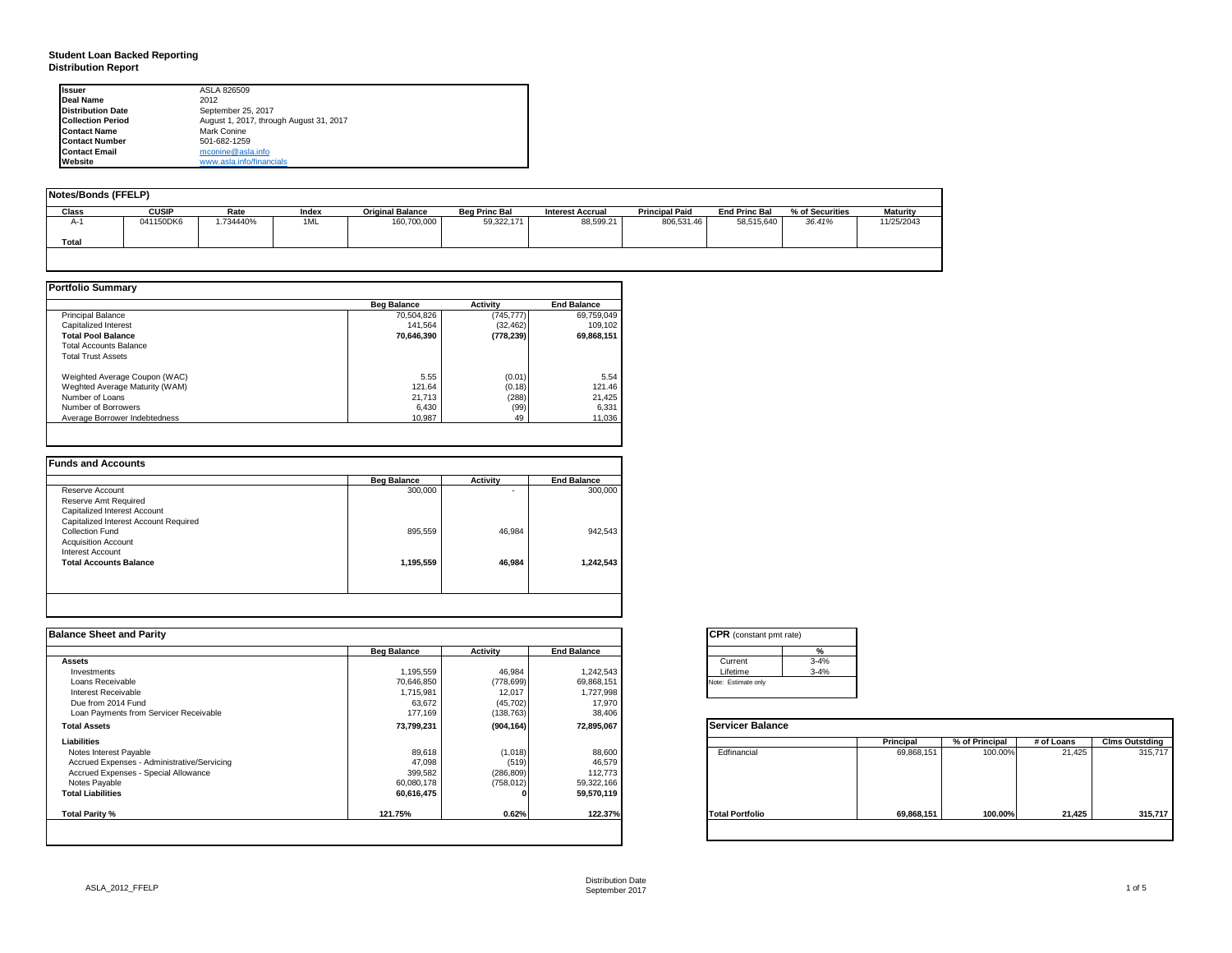### **Student Loan Backed Reporting**

#### **Distribution Report**

|                           | # of Loans |        | <b>Principal</b> |            | % of Principal   |        | <b>WAC</b> |        | <b>WARM</b> |        |
|---------------------------|------------|--------|------------------|------------|------------------|--------|------------|--------|-------------|--------|
|                           | Beginning  | Endina | Beginning        | Endina     | <b>Beginning</b> | Ending | Beginning  | Endina | Beginning   | Ending |
| In School                 | 104        | 87     | 379,591          | 320,720    | 0.54%            | 0.46%  | 5.64       | 5.77   | 119.45      | 119.35 |
| Grace                     | 29         |        | 76,056           | 131,765    | 0.11%            | 0.19%  | 5.79       | 5.37   | 116.11      | 118.38 |
| Repayment                 |            |        |                  |            |                  |        |            |        |             |        |
| Current                   | 14,966     | 15,028 | 46,273,359       | 46,510,374 | 65.50%           | 66.57% | 5.64       | 5.66   | 127.92      | 126.72 |
| 31-60 Days Delinquent     | 347        | 432    | 1,201,377        | 1,572,929  | 1.70%            | 2.25%  | 5.91       | 5.67   | 108.89      | 130.57 |
| 61-90 Days Delinquent     | 348        | 294    | 1,251,578        | 1,042,516  | 1.77%            | 1.49%  | 5.74       | 5.73   | 126.57      | 110.55 |
| 91-120 Days Delingent     | 188        | 245    | 689,399          | 838,905    | 0.98%            | 1.20%  | 5.65       | 5.71   | 107.05      | 122.81 |
| 121-180 Days Delinquent   | 258        | 276    | 995,916          | 1,019,790  | 1.41%            | 1.46%  | 5.65       | 5.72   | 126.99      | 122.38 |
| 181-270 Days Delinquent   | 206        | 240    | 752,631          | 943,753    | 1.07%            | 1.35%  | 5.86       | 5.77   | 109.03      | 110.58 |
| 271+ Days Delinquent      | 115        | 95     | 408,464          | 334,479    | 0.58%            | 0.48%  | 5.84       | 5.92   | 111.90      | 101.14 |
| <b>Total Repayment</b>    | 16,428     | 16,610 | 51,572,725       | 52,262,745 | 73.00%           | 74.80% | 5.66       | 5.66   | 126.74      | 125.91 |
| Forbearance               | 2,793      | 2,310  | 10,449,208       | 8,936,703  | 14.79%           | 12.79% | 5.66       | 5.60   | 118.30      | 120.91 |
| Deferment                 | 2,293      | 2,272  | 7,959,584        | 7,916,216  | 11.27%           | 11.33% | 5.67       | 5.70   | 115.78      | 116.60 |
| <b>Claims in Progress</b> | 66         | 102    | 209,225          | 300,003    | 0.30%            | 0.43%  | 6.29       | 5.73   | 109.76      | 117.50 |
| <b>Claims Denied</b>      |            |        |                  |            |                  |        |            |        |             |        |
| <b>Total Portfolio</b>    | 21,713     | 21,425 | 70,646,390       | 69,868,151 | 100%             | 100%   | 5.66       | 5.66   | 124.16      | 124.14 |

|                                     |           | # of Loans |                  | <b>Principal</b> |                  | % of Principal | <b>WAC</b>       |        | WARM             |        |
|-------------------------------------|-----------|------------|------------------|------------------|------------------|----------------|------------------|--------|------------------|--------|
|                                     | Beginning | Ending     | <b>Beginning</b> | Ending           | <b>Beginning</b> | Ending         | <b>Beginning</b> | Endina | <b>Beginning</b> | Endina |
| Current                             | 14,966    | 15,028     | 46,273,359       | 46,510,374       | 89.72%           | 88.99%         | 5.64             | 5.66   | 127.92           | 126.72 |
| 31-60 Days Delinquent               | 347       | 432        | 1,201,377        | 1,572,929        | 2.33%            | 3.01%          | 5.91             | 5.67   | 108.89           | 130.57 |
| 61-90 Days Delinquent               | 348       | 294        | 1,251,578        | 1,042,516        | 2.43%            | 1.99%          | 5.74             | 5.73   | 126.57           | 110.55 |
| 91-120 Days Delingent               | 188       | 245        | 689,399          | 838,905          | 1.34%            | 1.61%          | 5.65             | 5.71   | 107.05           | 122.81 |
| 121-180 Days Delinquent             | 258       | 276        | 995,916          | 1,019,790        | 1.93%            | 1.95%          | 5.65             | 5.72   | 126.99           | 122.38 |
| 181-270 Days Delinquent             | 206       | 240        | 752,631          | 943,753          | 1.46%            | 1.81%          | 5.86             | 5.77   | 109.03           | 110.58 |
| 271+ Days Delinquent                | 115       |            | 408,464          | 334,479          | 0.79%            | 0.64%          | 5.84             | 5.92   | 111.90           | 101.14 |
| <b>Total Portfolio in Repayment</b> | 16,428    | 16,610     | 51,572,725       | 52,262,745       | 100%             | 100%           | 5.66             | 5.66   | 126.74           | 125.91 |

| Portfolio by Loan Type           |                  |        |                  |              |                  |                |                  |            |           |             |
|----------------------------------|------------------|--------|------------------|--------------|------------------|----------------|------------------|------------|-----------|-------------|
|                                  | # of Loans       |        | Principal        |              |                  | % of Principal |                  | <b>WAC</b> |           | <b>WARM</b> |
|                                  | <b>Beginning</b> | Ending | <b>Beginning</b> | Ending       | <b>Beainning</b> | Ending         | <b>Beginning</b> | Ending     | Beginning | Ending      |
| Subsidized Consolidation Loans   |                  |        |                  |              |                  |                |                  |            |           |             |
| Unsubsidized Consolidation Loans |                  |        |                  |              |                  |                |                  |            |           |             |
| Subsidized Stafford Loans        | 12,203           | 12,051 | 32,099,189       | 31,776,324   | 45.44%           | 45.48%         | 5.53             | 5.53       | 117.36    | 117.36      |
| Unsubsidized Stafford Loans      | 9,075            | 8,949  | 36,580,536       | 36, 164, 513 | 51.78%           | 51.76%         | 5.65             | 5.65       | 130.95    | 130.99      |
| PLUS/GradPLUS Loans              | 435              | 425    | 1,966,665        | 1.927.314    | 2.78%            | 2.76%          | 8.09             | 8.09       | 108.85    | 107.24      |
| SLS Loans                        |                  |        |                  |              |                  |                |                  |            |           |             |
| <b>Total Portfolio</b>           | 21,713           | 21,425 | 70,646,390       | 69,868,151   | 100%             | 100%           | 5.66             | 5.66       | 124.16    | 124.14      |

| Portfolio by Program Type                                                   |                  |            |                  |                             |           |        |                  |            |           |             |
|-----------------------------------------------------------------------------|------------------|------------|------------------|-----------------------------|-----------|--------|------------------|------------|-----------|-------------|
|                                                                             |                  | # of Loans |                  | Principal<br>% of Principal |           |        |                  | <b>WAC</b> |           | <b>WARM</b> |
|                                                                             | <b>Beginning</b> | Endina     | <b>Beginning</b> | Ending                      | Beginning | Endina | <b>Beainning</b> | Endina     | Beginning | Ending      |
| Graduate / 4-Year Loans                                                     | 16,848           | 16,608     | 56,811,086       | 56,127,444                  | 80.42%    | 80.33% | 5.66             | 5.65       | 124.55    | 124.47      |
| 2-Year Loans                                                                | 4,479            | 4,437      | 12,914,740       | 12,832,374                  | 18.28%    | 18.37% | 5.69             | 5.69       | 123.29    | 123.44      |
| Proprietary / Technical / Vocational Loans<br>Unknown (Consolidation) Loans | 386              | 380        | 920,564          | 908,333                     | 1.30%     | 1.30%  | 5.71             | 5.72       | 112.41    | 113.20      |
| Other Loans                                                                 |                  |            |                  |                             |           |        |                  |            |           |             |
| <b>Total Portfolio</b>                                                      | 21,713           | 21,425     | 70,646,390       | 69,868,151                  | 100%      | 100%   | 5.66             | 5.66       | 124.16    | 124.14      |

| <b>Portfolio Indices</b> |            |        |            |            |                  |        |  |
|--------------------------|------------|--------|------------|------------|------------------|--------|--|
|                          | # of Loans |        | Principal  |            | % of Principal   |        |  |
|                          | Beainnina  | Endina | Beainnina  | Endina     | <b>Beginning</b> | Ending |  |
| Fixed Loans              | 12,801     | 12,632 | 46,934,868 | 46,408,220 | 66.44%           | 66.42% |  |
| Variable Loans           | 8,912      | 8,793  | 23,711,522 | 23,459,931 | 33.56%           | 33.58% |  |
| T-Bill Loans             | 8,912      | 8.793  | 23,711,522 | 23,459,931 | 33.56%           | 33.58% |  |
| CMT Loans                |            |        |            |            |                  |        |  |
| <b>Total Portfolio</b>   | 21,713     | 21.425 | 70.646.390 | 69,868,151 | 100%             | 100%   |  |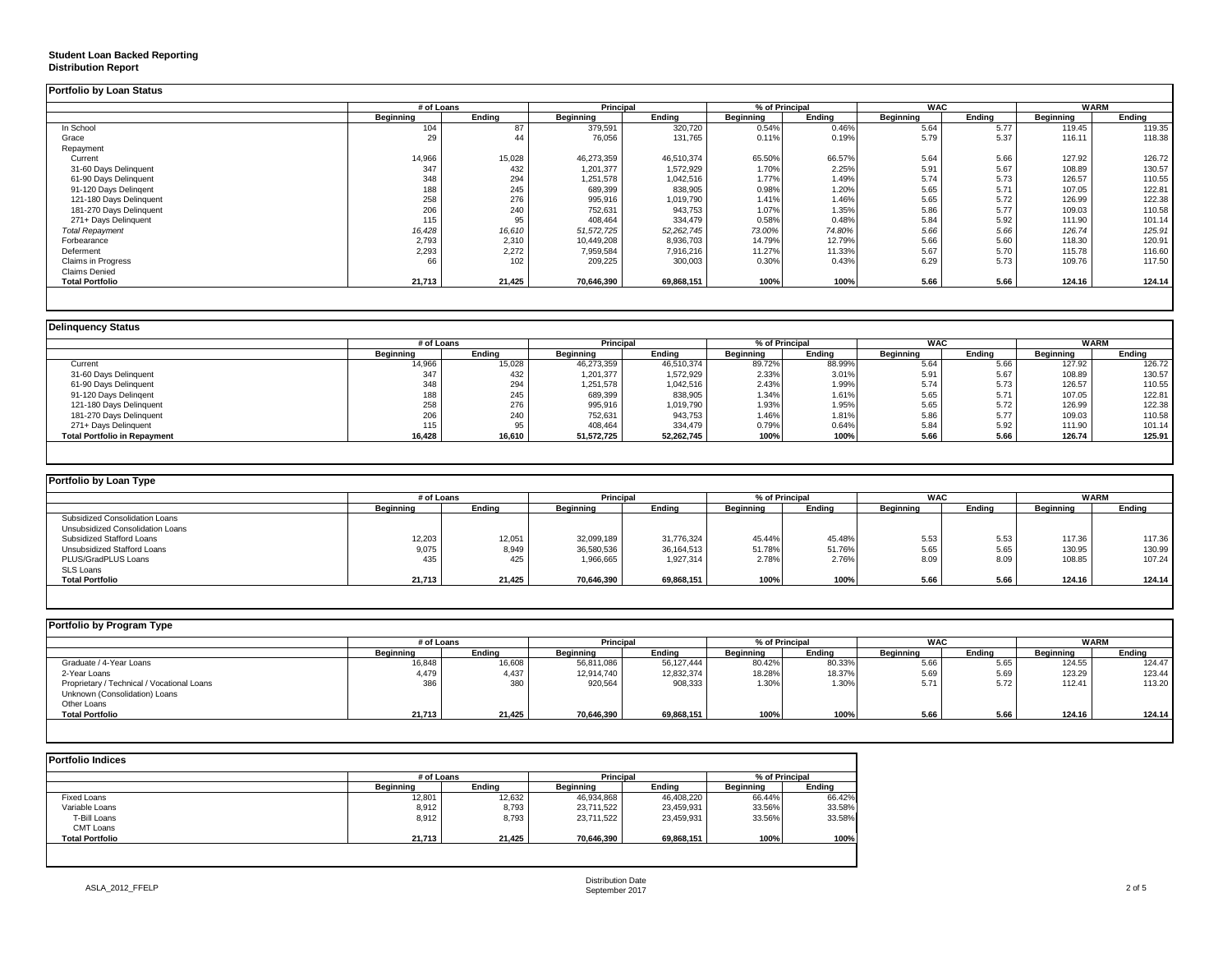**Distribution Date** September 25, 2017<br>**Collection Period** August 1, 2017, through August August 1, 2017, through August 31, 2017

# **Collection Activity**

| <b>Collection Account</b>                                                                    | as of 8/31/2017 |
|----------------------------------------------------------------------------------------------|-----------------|
| Beginning Balance - August 1, 2017                                                           | 895,559         |
| <b>Collection Amount Received</b>                                                            | 1,170,268       |
| Recoveries                                                                                   |                 |
| Reserve Account                                                                              |                 |
| <b>Excess of Required Reserve Account</b>                                                    | 166             |
| Interest on Investment Earnings                                                              | 741             |
| Capitalized Interest Account (after a stepdown or release date)                              |                 |
| <b>Acquisition Account</b>                                                                   |                 |
| Payments from Guarantor                                                                      |                 |
| Transfer from 2010 Collection Fund for correction of error                                   |                 |
| <b>Required Repurchases</b>                                                                  |                 |
| Special Allowance Payable to Department of Education                                         | (228, 632)      |
| <b>Consolidation Rebate Fees</b>                                                             |                 |
| Rating Agency Surveillance Fees                                                              |                 |
| Principal payments, interest payments, administration fees, servicing fees, and trustee fees | (895, 559)      |
| Other Amounts Received in Collection                                                         |                 |
| <b>Total Available Funds</b>                                                                 | 942,543         |
|                                                                                              |                 |

| <b>Fees Due for Current Period</b>                                                                  | as of 8/31/2017 |
|-----------------------------------------------------------------------------------------------------|-----------------|
| Indenture Trustee Fees                                                                              | 833.33          |
| <b>Servicing Fees</b>                                                                               | 40,757          |
| <b>Administration Fees</b>                                                                          | 5,822           |
| Late Fees                                                                                           |                 |
| Other Fees                                                                                          |                 |
| <b>Total Fees</b>                                                                                   | 47,412.33       |
| <b>Cumulative Default Rate</b>                                                                      | as of 8/31/2017 |
| Current Period Defaults (\$)                                                                        | 172,318.94      |
| Cumulative Defaults (\$)                                                                            | 35,316,120.40   |
| Cumulative Default (% of original pool balance)                                                     | 22.00%          |
| Cumulative Default (% of cumulative entered repayment balance) <sup>a</sup>                         | 50.88%          |
| Current Period Payments (Recoveries) from Guarantor (\$)                                            | 164,121.41      |
| Current Period Borrower Recoveries (\$)                                                             | n/a             |
| Cumulative Recoveries (\$) <sup>b</sup>                                                             | \$33,178,298.86 |
| <b>Cumulative Recovery Rate (%)</b>                                                                 | 93.95%          |
| <b>Cumulative Net Loss Rate (%)</b>                                                                 | 1.33%           |
| Servicer Reject Rate (FFELP) (%)                                                                    |                 |
| Cumulative Servicer Reject Rate (FFELP) (%)                                                         |                 |
| Repayment balance includes all repayment loans with the exception of balances in claim status<br>a) |                 |

*b) Cumulative Recoveries includes 97% of claims in progress balances*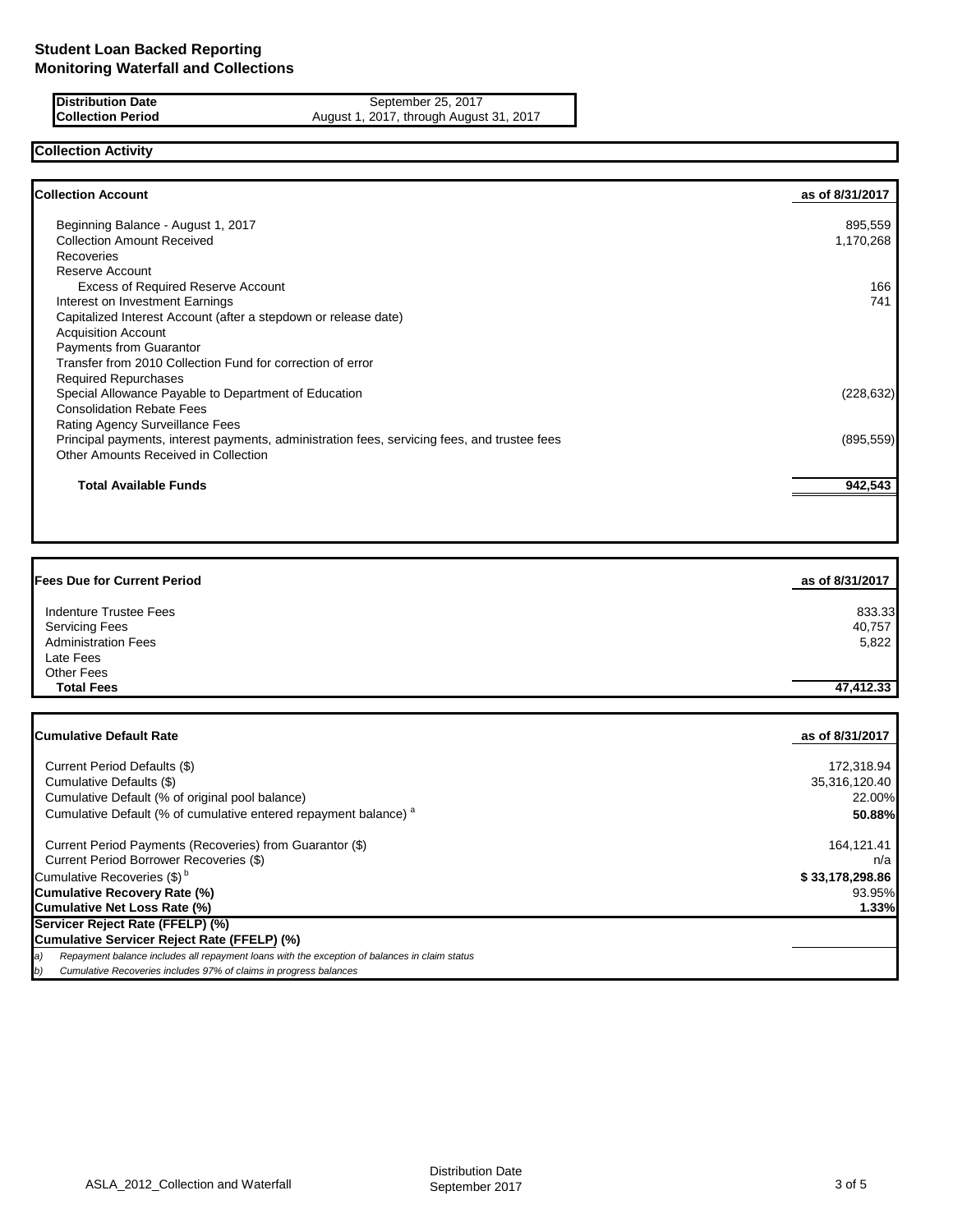# **Waterfall Activity**

| <b>Total Available Funds</b><br><b>First:</b> Payments under any Joint Sharing Agreement  |            | 942,543 |
|-------------------------------------------------------------------------------------------|------------|---------|
|                                                                                           |            |         |
|                                                                                           |            |         |
| <b>Second: Trustee Fees</b>                                                               | 833.33     | 941,710 |
| <b>Third: Servicing Fees and Backup Servicing Fees</b>                                    | 40,757     | 900,953 |
| <b>Fourth: Administration Fees</b>                                                        | 5,822      | 895,131 |
| <b>Fifth: Noteholder Interest</b>                                                         | 88,599.21  | 806,531 |
| Sixth: Reinstate the balance of the Reserve Fund up to the Specified Reserve Fund Balance |            |         |
| Seventh: Noteholder Principal, until paid in full                                         | 806,531.46 | (0)     |

| <b>Principal and Interest Distributions</b> | Class A-1  |
|---------------------------------------------|------------|
|                                             |            |
| Monthly Interest Due                        | 88,599.21  |
| Monthly Interest Paid                       | 88,599.21  |
| <b>Interest Shortfall</b>                   |            |
| Interest Carryover Due                      |            |
| Interest Carryover Paid                     |            |
| <b>Interest Carryover</b>                   |            |
| Monthly Principal Distribution Amount       | 806,531.46 |
| Monthly Principal Paid                      | 806,531.46 |
| Shortfall                                   |            |
| <b>Total Distribution Amount</b>            | 895,130.67 |
|                                             |            |